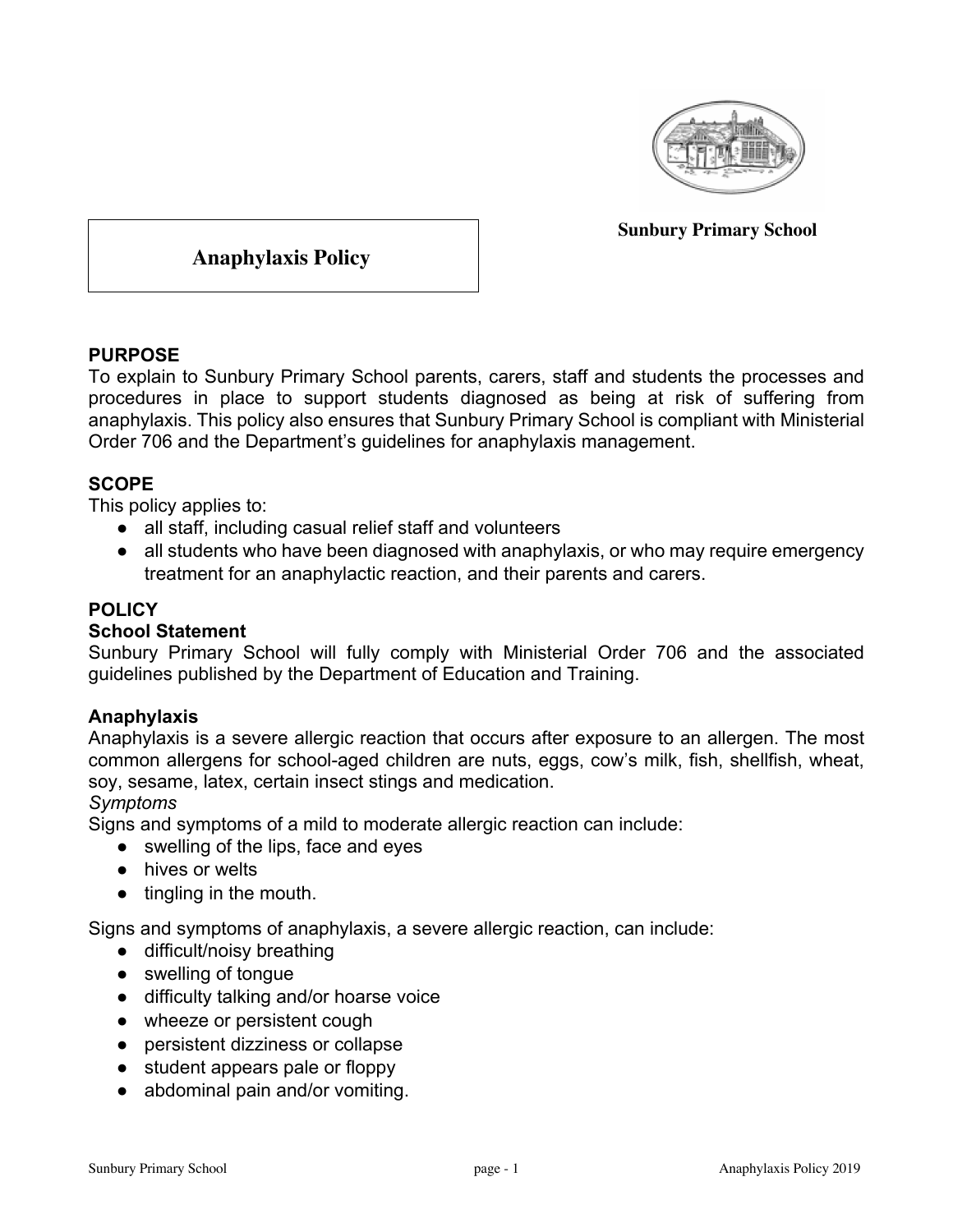Symptoms usually develop within ten minutes and up to two hours after exposure to an allergen, but can appear within a few minutes.

## *Treatment*

Adrenaline given as an injection into the muscle of the outer mid-thigh is the first aid treatment for anaphylaxis.

Individuals diagnosed as being at risk of anaphylaxis are prescribed an adrenaline autoinjector for use in an emergency. These adrenaline autoinjectors are designed so that anyone can use them in an emergency.

# **Individual Anaphylaxis Management Plans**

All students at Sunbury Primary School who are diagnosed by a medical practitioner as being at risk of suffering from an anaphylactic reaction must have an Individual Anaphylaxis Management Plan. When notified of an anaphylaxis diagnosis, the principal of Sunbury Primary School is responsible for developing a plan in consultation with the student's parents/carers.

Where necessary, an Individual Anaphylaxis Management Plan will be in place as soon as practicable after a student enrols at Sunbury Primary School and where possible, before the student's first day.

Parents and carers must:

- obtain an ASCIA Action Plan for Anaphylaxis from the student's medical practitioner and provide a copy to the school as soon as practicable
- immediately inform the school in writing if there is a relevant change in the student's medical condition and obtain an updated ASCIA Action Plan for Anaphylaxis
- provide an up-to-date photo of the student for the ASCIA Action Plan for Anaphylaxis when that Plan is provided to the school and each time it is reviewed
- provide the school with a current adrenaline autoinjector for the student that has not expired;
- participate in annual reviews of the student's Plan.

Each student's Individual Anaphylaxis Management Plan must include:

- information about the student's medical condition that relates to allergies and the potential for anaphylactic reaction, including the type of allergies the student has
- information about the signs or symptoms the student might exhibit in the event of an allergic reaction based on a written diagnosis from a medical practitioner
- strategies to minimise the risk of exposure to known allergens while the student is under the care or supervision of school staff, including in the school yard, at camps and excursions, or at special events conducted, organised or attended by the school
- the name of the person(s) responsible for implementing the risk minimisation strategies, which have been identified in the Plan
- information about where the student's medication will be stored
- the student's emergency contact details
- an up-to-date ASCIA Action Plan for Anaphylaxis completed by the student's medical practitioner.

#### *Review and updates to Individual Anaphylaxis Management Plans*

A student's Individual Anaphylaxis Management Plan will be reviewed and updated on an annual basis in consultation with the student's parents/carers. The plan will also be reviewed and, where necessary, updated in the following circumstances: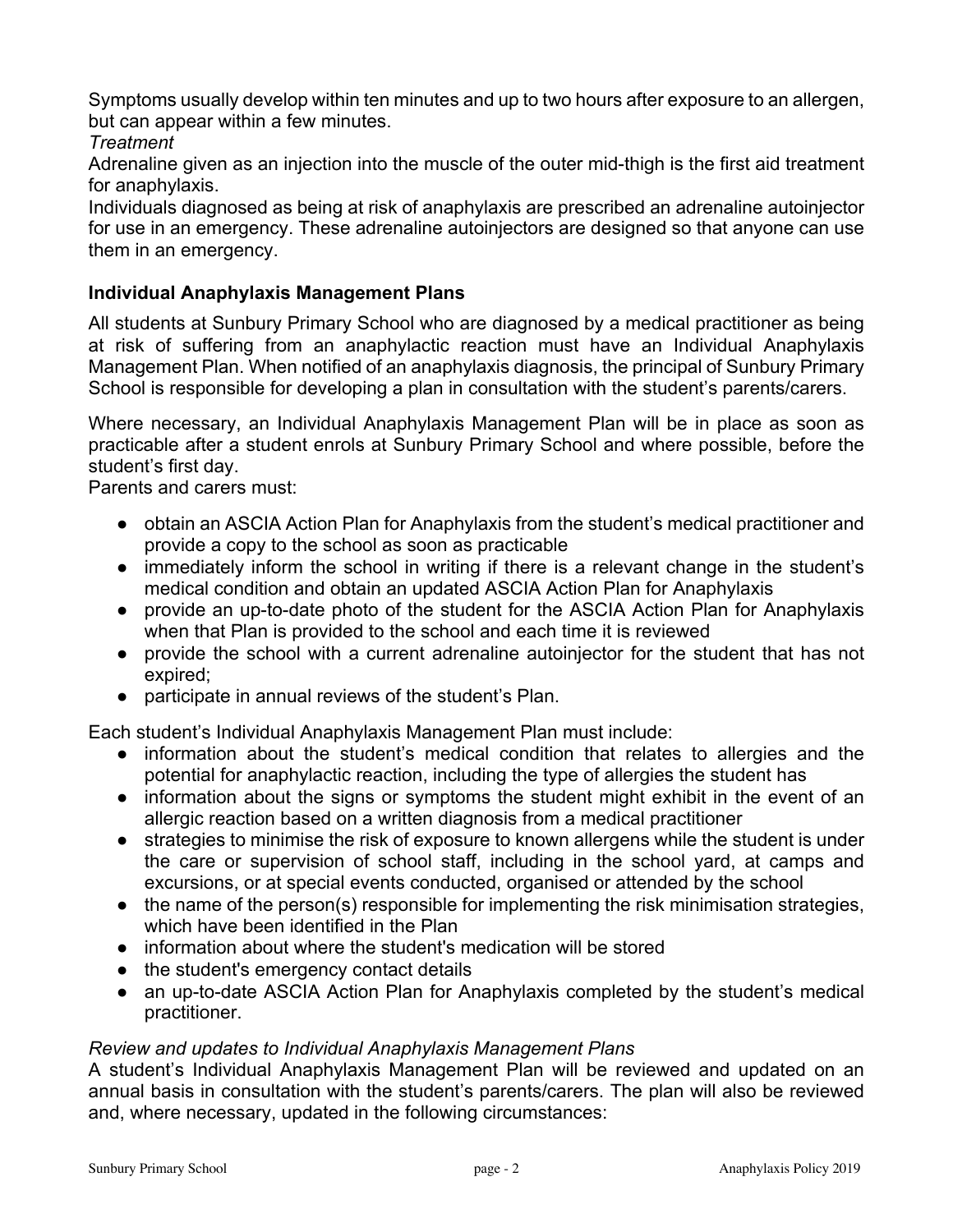- as soon as practicable after the student has an anaphylactic reaction at school
- if the student's medical condition, insofar as it relates to allergy and the potential for anaphylactic reaction, changes
- when the student is participating in an off-site activity, including camps and excursions, or at special events including fetes and concerts.

Our school may also consider updating a student's Individual Anaphylaxis Management Plan if there is an identified and significant increase in the student's potential risk of exposure to allergens at school.

## **Location of plans and adrenaline autoinjectors**

A copy of each student's Individual Anaphylaxis Management Plan will be stored with their ASCIA Action Plan for Anaphylaxis in the First Aid Room, and in the child's classroom, together with the student's adrenaline autoinjector. Adrenaline autoinjectors must be labelled with the student's name.

#### **Risk Minimisation Strategies**

To reduce the risk of a student suffering from an anaphylactic reaction at Sunbury Primary School, we have put in place the following strategies:

- students are discouraged from sharing food
- students and families will be informed if a child in their class has anaphylaxis, and what they are anaphylactic to
- a list of students with Anaphylaxis is stored in the First Aid room, Canteen, Staffroom, yard duty bags, CRT folders and all shared classrooms and spaces so that staff are familiar with anaphylactic students

#### **Adrenaline autoinjectors for general use**

Sunbury Primary School will maintain a supply of adrenaline autoinjectors for general use, as a back-up to those provided by parents and carers for specific students, and also for students who may suffer from a first time reaction at school.

Adrenaline autoinjectors for general use will be stored at First Aid.

The principal is responsible for arranging the purchase of adrenaline autoinjectors for general use, and will consider:

- the number of students enrolled at Sunbury Primary School at risk of anaphylaxis
- the accessibility of adrenaline autoinjectors supplied by parents
- the availability of a sufficient supply of autoinjectors for general use in different locations at the school, as well as at camps, excursions and events
- the limited life span of adrenaline autoinjectors, and the need for general use adrenaline autoinjectors to be replaced when used or prior to expiry.

# **Emergency Response**

In the event of an anaphylactic reaction, the emergency response procedures in this policy must be followed, together with the school's general first aid procedures, emergency response procedures and the student's Individual Anaphylaxis Management Plan.

A complete and up-to-date list of students identified as being at risk of anaphylaxis is maintained by the Office Manager and stored at First Aid, in the canteen, in the staffroom, in class Casual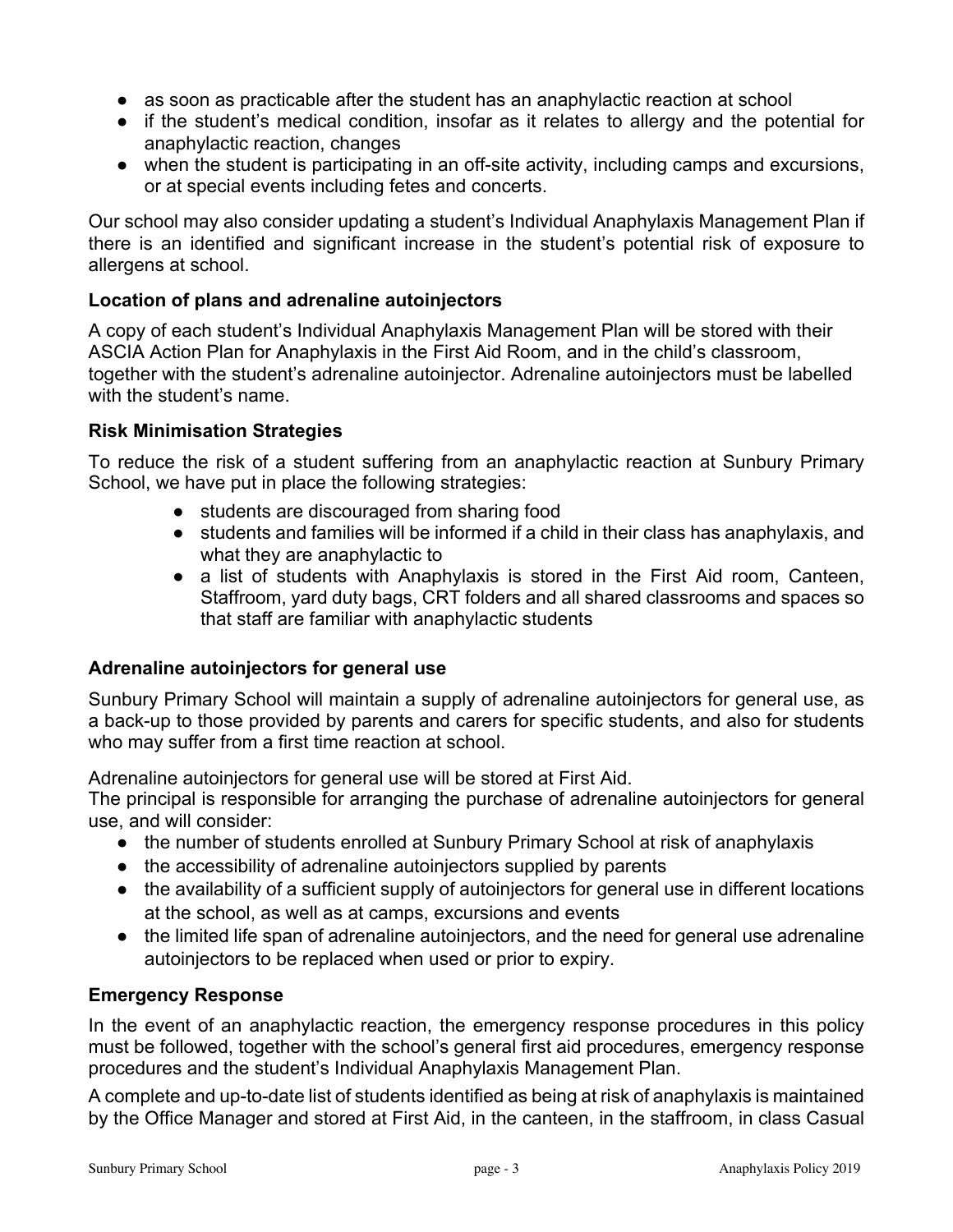Relief Teacher folders and on yard duty bags, as well as in the classrooms that the children are in and all shared classrooms and spaces. For camps, excursions and special events, a designated staff member will be responsible for maintaining a list of students at risk of anaphylaxis attending the special event, together with their Individual Anaphylaxis Management Plans and adrenaline autoinjectors, where appropriate.

If a student experiences an anaphylactic reaction at school or during a school activity, school staff must:

| <b>Step</b> | <b>Action</b>                                                                                                                                                                                                                                   |
|-------------|-------------------------------------------------------------------------------------------------------------------------------------------------------------------------------------------------------------------------------------------------|
| 1.          | Lay the person flat                                                                                                                                                                                                                             |
|             | Do not allow them to stand or walk                                                                                                                                                                                                              |
|             | If breathing is difficult, allow them to sit                                                                                                                                                                                                    |
|             | Be calm and reassuring<br>$\bullet$                                                                                                                                                                                                             |
|             | Do not leave them alone                                                                                                                                                                                                                         |
|             | Seek assistance from another staff member or reliable student to locate<br>the student's adrenaline autoinjector or the school's general use<br>autoinjector, and the student's Individual Anaphylaxis Management Plan,<br>stored at First Aid. |
|             | If the student's plan is not immediately available, or they appear to be<br>experiencing a first time reaction, follow steps 2 to 5                                                                                                             |
| 2.          | Administer an EpiPen or EpiPen Jr (if the student is under 20kg)                                                                                                                                                                                |
|             | Remove from plastic container                                                                                                                                                                                                                   |
|             | Form a fist around the EpiPen and pull off the blue safety release<br>$\bullet$<br>(cap)                                                                                                                                                        |
|             | Place orange end against the student's outer mid-thigh (with or<br>$\bullet$<br>without clothing)                                                                                                                                               |
|             | Push down hard until a click is heard or felt and hold in place for 3<br>seconds                                                                                                                                                                |
|             | Remove EpiPen<br>$\bullet$                                                                                                                                                                                                                      |
|             | Note the time the EpiPen is administered                                                                                                                                                                                                        |
|             | Retain the used EpiPen to be handed to ambulance paramedics<br>$\bullet$                                                                                                                                                                        |
|             | along with the time of administration                                                                                                                                                                                                           |
| 3.          | Call an ambulance (000)                                                                                                                                                                                                                         |
| 4.          | If there is no improvement or severe symptoms progress (as described in the                                                                                                                                                                     |
|             | ASCIA Action Plan for Anaphylaxis), further adrenaline doses may be                                                                                                                                                                             |
| 5.          | administered every five minutes, if other adrenaline autoinjectors are available.                                                                                                                                                               |
|             | Contact the student's emergency contacts.                                                                                                                                                                                                       |

If a student appears to be having a severe allergic reaction, but has not been previously diagnosed with an allergy or being at risk of anaphylaxis, school staff should follow steps 2 – 5 as above.

#### **Communication Plan**

This policy will be available on Sunbury Primary School's website so that parents and other members of the school community can easily access information about Sunbury Primary School anaphylaxis management procedures. The parents and carers of students who are enrolled at Sunbury Primary School and are identified as being at risk of anaphylaxis will also be provided with a copy of this policy.